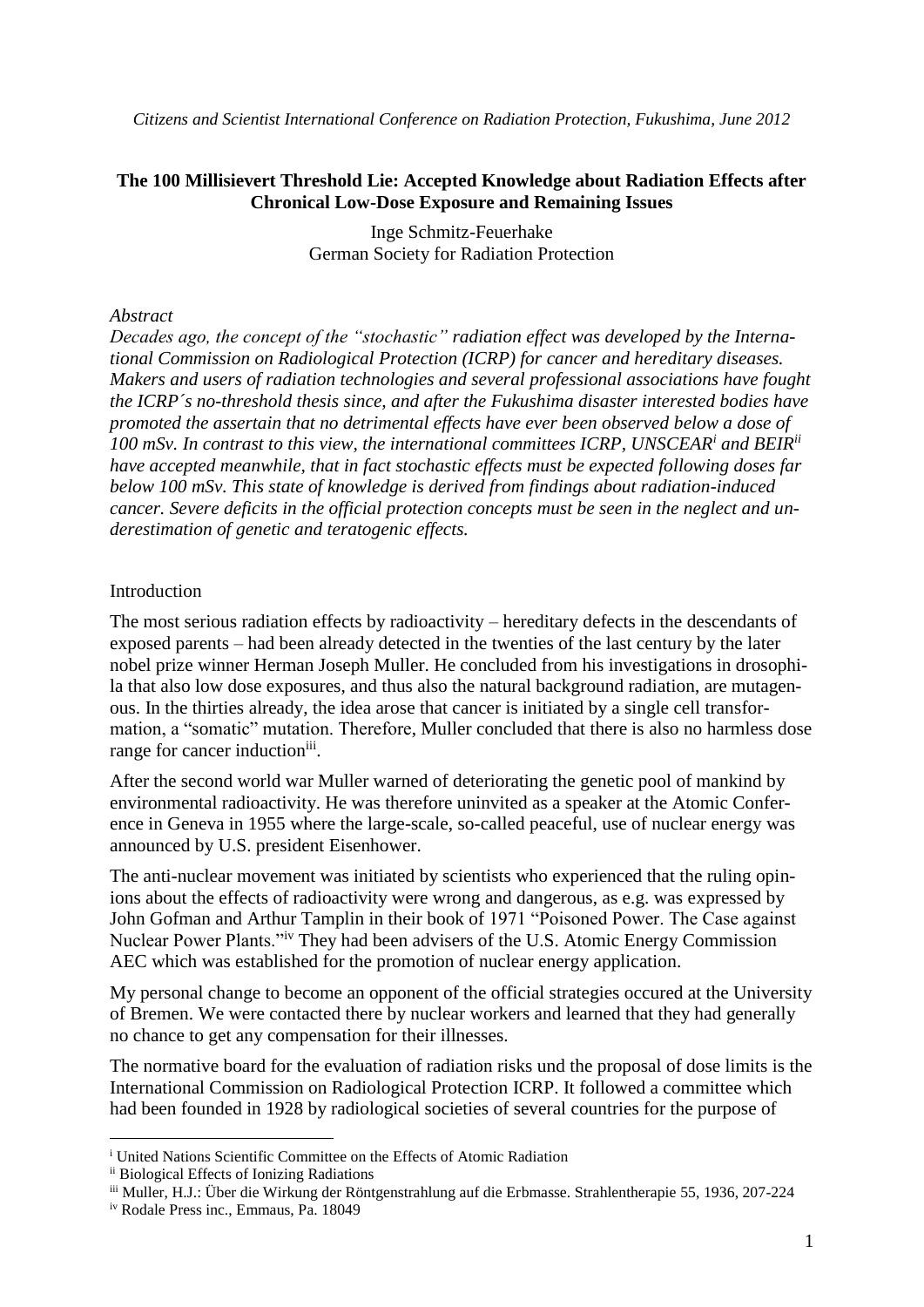developing standards for radiation protection in the medical field. Therefore, it is traditionally obliged to the interests of the users. Since 1950, in the period of the Cold War and the development of nuclear energy consumption, it grew up to great importance. Although the commission derives only recommendations these are applied by all Western and Eastern industrial nations.

The ICRP, however, developed the concept of the "stochastic" radiation effect – quite in the sense of Muller. If a great collective is exposed by a small dose, one cannot predict which individual person will suffer from a radiation damage, only a propability is derivable. The amount of diseases increases with the accumulated dose, but after halving the dose there remains still an elevated effect. Therefore, no "threshold" exists i.e. a dose range without risk. The underlying idea is that a single quantum of radiation – one alpha- or beta particle or one electromagnetic wave of high energy is able to induce or promote a cell mutation.

There have been many efforts by makers and users of radiation technologies and several professional associations to deny this mechanism, and – as you know - after the Fukushima disaster interested bodies have promoted the assertain that no detrimental effects have ever been observed below a dose of 100 mSv*.*

For long decades it was, indeed, the official version and promoted by the members of the ICRP themselves, that low-dose effects are too rare to be detectable, and that the ICRP`s risk estimates are worst-case assumptions. The officials spoke of a "hypothetical" risk in the dose range of the legal limits for workers and the population, which might not exist in reality.

But things have changed in the meantime, not as radical as would be necessary, however in one essential basic point: the international committees ICRP and also that of the United Nations named UNSCEAR, as well as the radiation committee of the U.S. American Academy of Sciences BEIR have accepted now, that in fact stochastic effects must be expected following doses far below 100 mSv.

What I want to report on here, is the evidence of effects from five fields of research which the committees refer to.

# **1) The late acceptance of the effects from in utero exposure by diagnostic X-rays**

The English scientist Alice Stewart had started a research project in the 1950ties to find the causes of childhood cancer, the Oxford Survey of Childhood Cancers (OSCC). Her first publication appeared in 1957, in which was shown that diagnostic X-rays in pregnant women generates leukaemia in the children after birth (Fig.1).

The investigations were continued and it was shown by Stewart, Kneale, and coworkers that a single X-ray film of contemporary dose – about  $5 \text{ mSv}$  – doubles the leukaemia risk, i.e. produces an increase of 100 %, and that also other childhood cancers are caused.

These results of have been critized for decades and were not respected by the international committees because these claimed that they do not correspond to the findings in the Japanese A-bomb survivors. But finally they were not only confirmed<sup>1, 2</sup> but also accepted.

The BEIR VII report of 2006 e.g., states<sup>v</sup>: "Studies of prenatal exposure to diagnostic X-rays have, despite long-standing controversy, provided important information on the existence of a significantly increased risk of leukaemia and childhood cancer following diagnostic doses of 10-20 mGy *in utero*."

1

<sup>v</sup> Chapter 7 (Medical Radiation Studies) page 173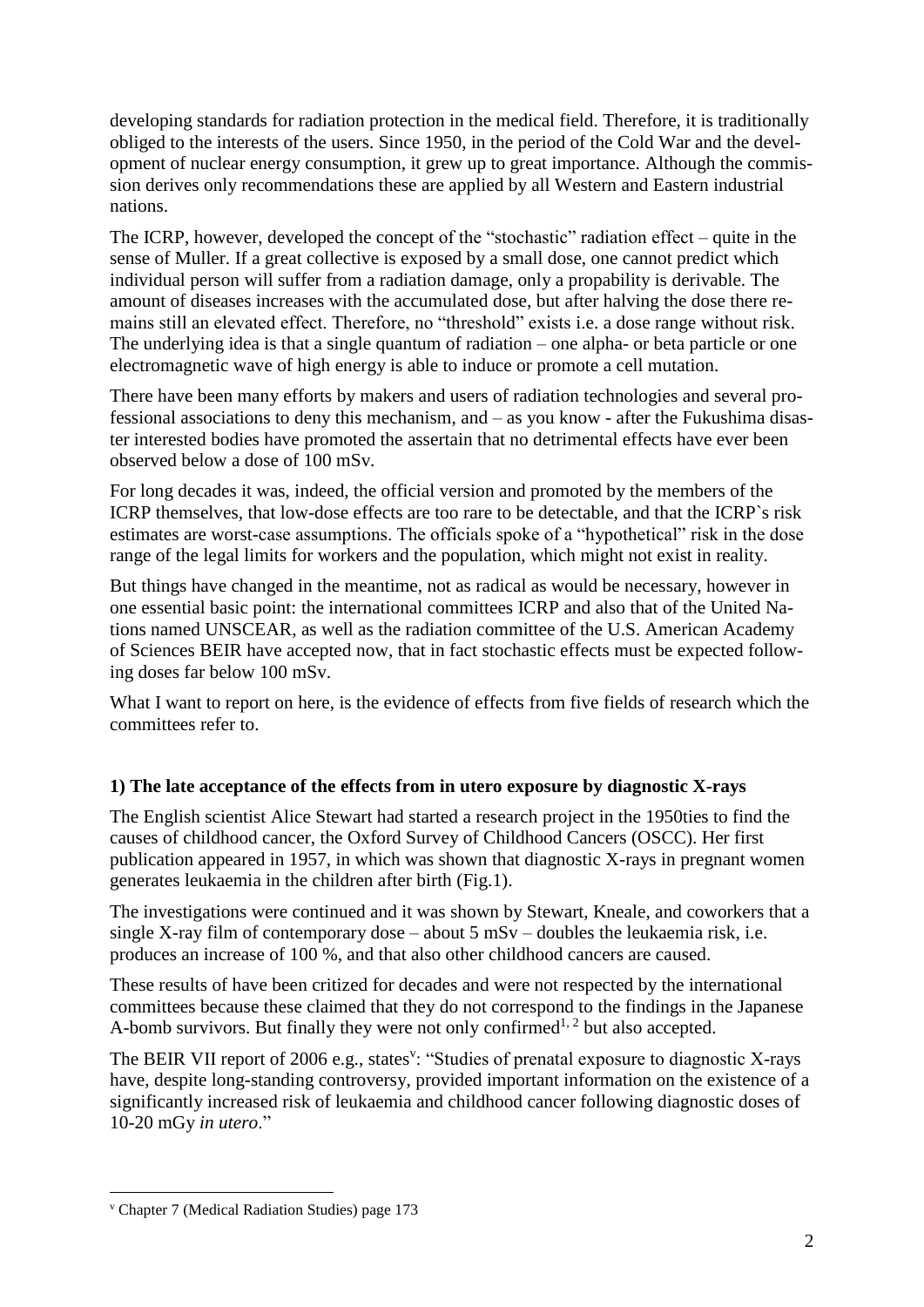**Fig.1** Leukaemia risk in dependence of the number of X-ray films OSCC (Bithell and Stewart Br. J. Cancer 1975)



## **2) Low-dose effects in the A-bomb survivors**

It is a common claim in lectures on radiation protection, that effects in the low dose range cannot be measured but must be extrapolated from findings at high doses. The collective which they refer to are the Japanese A-bomb survivors. The investigators of the Radiation Effects Research Foundation RERF in Hiroshima protested against this interpretation, because most survivors are in the low dose cohorts (Table 1), and the mean dose of the whole sample is only about 200 mSv.

The RERF authors repeatedly stated that there is evidence about effects in the low dose cohorts, and that the best fit for the dose-response of solid cancers is the linear-non-threshold approach, called LNT, which means a proportionate relation between dose and effect.

This was confirmed in the last RERF study of 2012 about the mortality of solid cancer<sup>3</sup>.

Pierce and Preston<sup>4</sup> studied the data for solid cancer in the dose range below 0.5 Sv in more detail and found: "There is a statistically significant effect in the range  $0-0.1$  Sv", that means below 100 mSv ( $= 0.1$  Sv).

Table 1 Dose cohorts of the Life Span Study in Japanese A-bomb survivors (Preston et al. in RERF Update Vol.18, 2007)

| Dose<br>Sv           | < 0,005 | $0.005 - 0.1$ | $0,1-0,2$ | $0,2-0,5$ | $\mid 0.5 - 1 \rangle$ | $1 - 2$ |     | all     |
|----------------------|---------|---------------|-----------|-----------|------------------------|---------|-----|---------|
| Number of<br>persons | 35545   | 27789         | 5527      | 5935      | 3173                   | 1647    | 564 | 105,427 |

#### **3) Radon in homes and lung cancer**

Radon (Rn) is a volatile radioactive daughter of Radium which emits alpha particles with a half-life of 3.8 days. Because it is part of the atmosphere and enriches in European houses it is the main source of natural radiation exposure in Europe.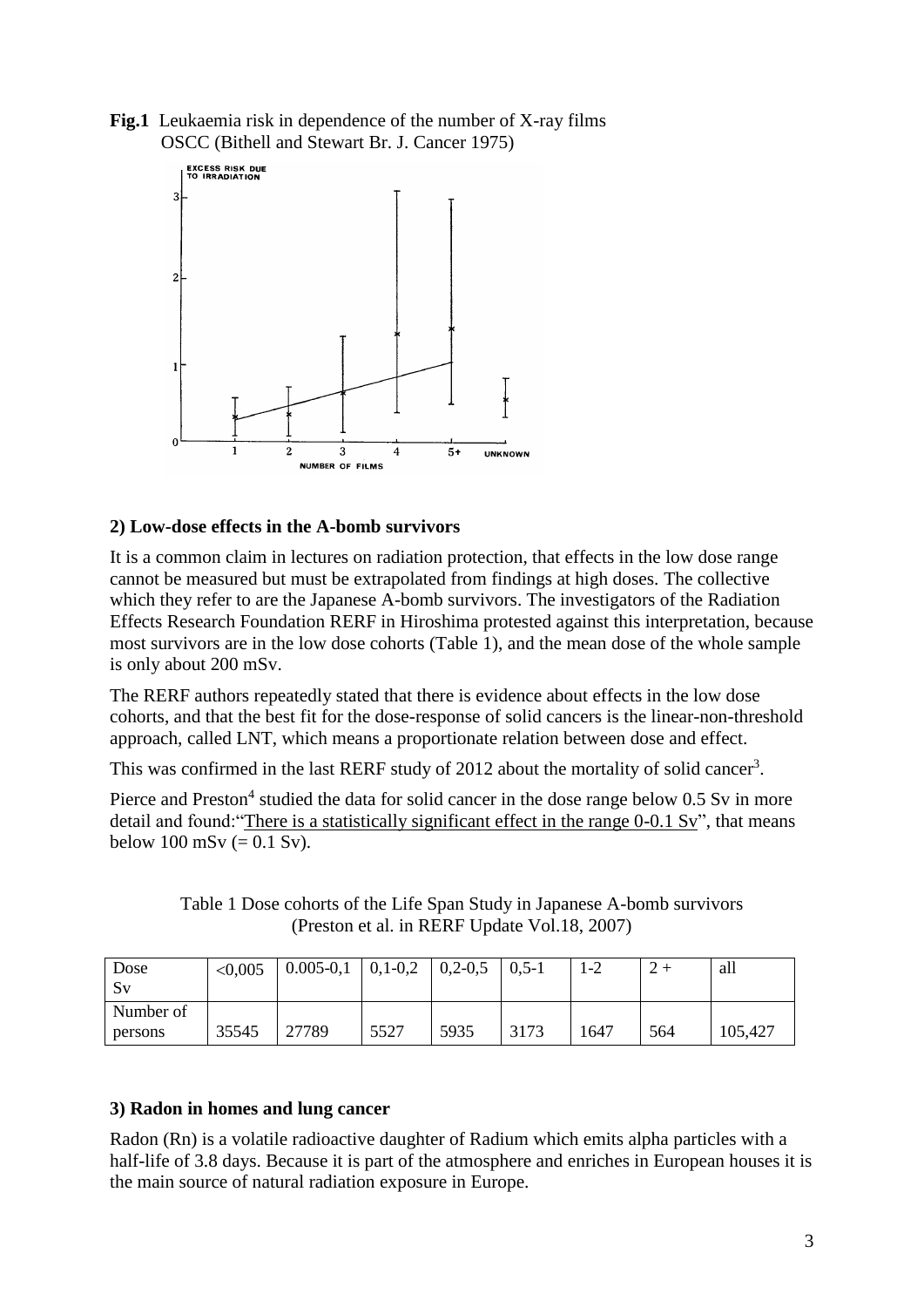It was shown by analysis of 13 case-control studies in Europe<sup>5</sup> and 7 North American casecontrol studies<sup>6</sup> that there is a proportionate increase of lung cancer and the mean radon concentration for individuals in houses (Fig.1).

Darby et al.<sup>5</sup> state that the effect is also significant in the dose range below 200 Bq/m<sup>3</sup>, which corresponds to an effective dose of 3.2 mSv per year and a lung dose of 26.7 mSv per year. This was adopted by the World Health Organisation (WHO) in 2009, Fact sheet No. 291. In 2011, a prospective study surveying  $820,000$  Canadians<sup>7</sup> found an 15 % increase of lung cancer mortality per  $100$  Bq/m<sup>3</sup> increase in radon (Darby 16 %; Krewski 11 %; WHO 16 %).



 Fig.1 Dependence between lung cancer rate and measured mean concentration of Radon in homes in Bq/m<sup>3</sup> (Darby et al. 2005<sup>5</sup>)

## **4) Low-dose effects after occupational exposures**

Since the 1970ies, a great variety of studies on nuclear workers have been done. They showed a significant increase of cancer with dose even within the legal limits. This was confirmed in 2007 by the IARC (International Agency for Research on Cancer), a foundation of the WHO. IARC organized the 15-Country Collaborative Study of Cancer Risk among Radiation Workers in the Nuclear Industry<sup>8</sup>. The Canadian National Dose Registry published similar findings and states that the cancer risks are higher than in the studies on atomic bomb survivors<sup>9</sup>. In the third analysis of the British National Registry for Radiation Workers the authors find that it strengthens the evidence for elevated risk from these exposures<sup>10</sup>. The mean exposure taken from personal dosemeters was 24.9 mSv.

## **5) The contaminated population at Techa river, South Ural**

The speaker of the 15-Country Study about workers Elisabeth Cardis came to the opinion that the effects of low dose-rate exposures are most reliably shown in that study and – besides  $Radon - in the Techa river population<sup>11</sup>. This region was contaminated between 1949 and 1949.$ 1956 by the effluents of a plutonium reprocessing facility (Mayak) for the Soviet nuclear weapons programme. The investigators found "strong evidence that such exposures lead to significant increases in risk that are rougly proportional to dose" (for solid cancer) and were not less effective than acute exposures<sup>12</sup>. The median stomach dose was estimated at 40 mGy (the dose unit Gy is similar to Sv in case of gamma, X-ray, and beta radiations, the main contribution to the population dose at Techa river is produced by the beta-emitter Strontium 90).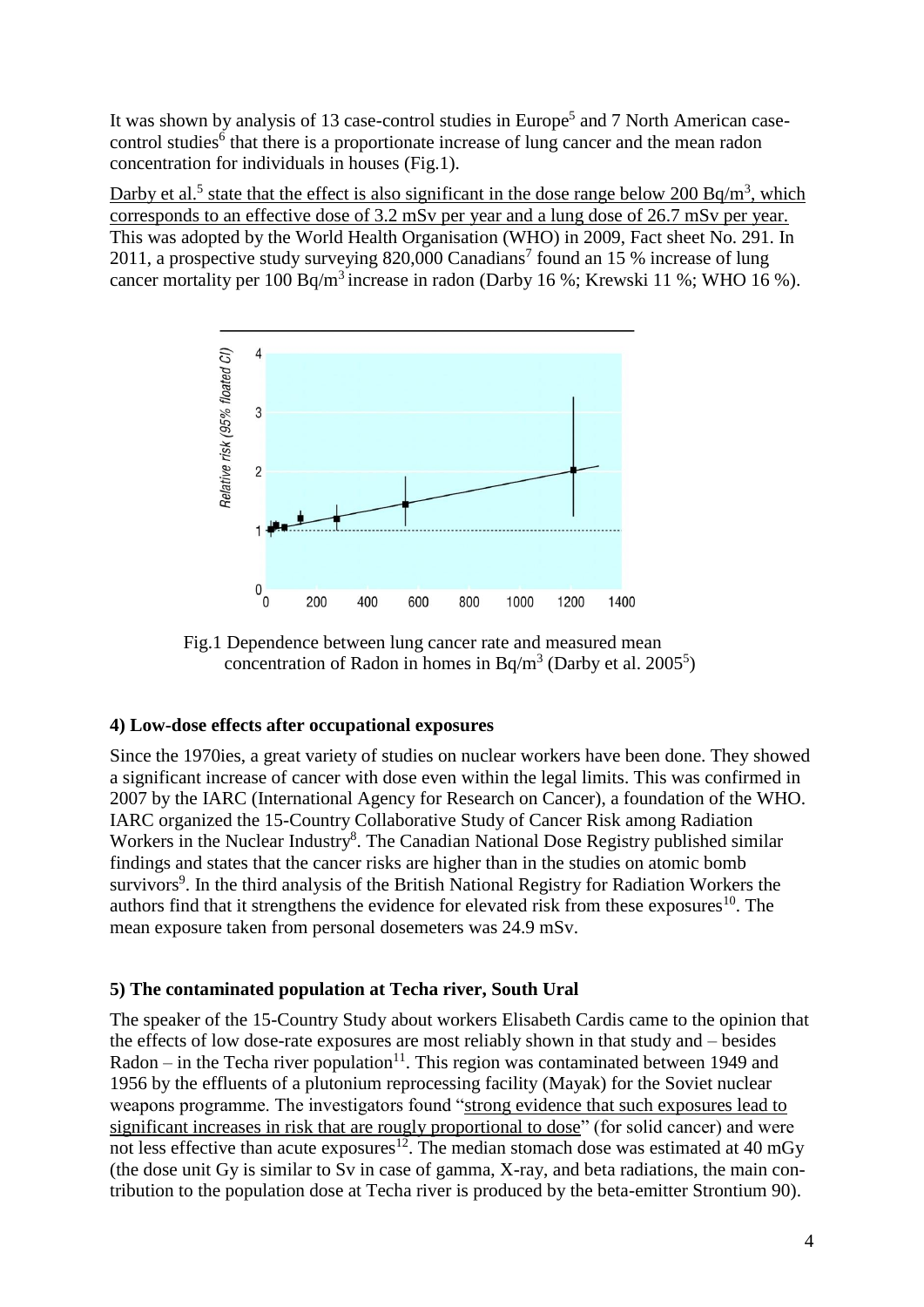# **Further conclusions**

The ICRP concept of the dose equivalent in Sv means that the findings  $1$ ) – 5) are transferable to all kinds of low-level exposure. The main purpose of my contribution was to show that things have changed in the meantime in the view of the international committees for radiological protection.

**To insist on a "practical" threshold dose of 100 mSv in these days simply ignores the current state of knowledge. It is irresponsible and criminal with respect to the victims of environmental radioactive contaminations and other low dose exposures.**

There are, however, numerous findings about low-level effects which are not yet adopted by the scientific community.

One important deficit in the official awareness are the findings after diagnostic exposures in children and adults which were gained in modern times with modern techniques. Examples are listed in the references:

Leukaemia after exposure of children and adults<sup>13-18</sup>.

**Breast cancer** mortality in scoliosis patients of exposure age  $\lt 19$  y., RR=1,63, mean breast dose  $109 \text{ mGy}^{19}$ .

**Brain tumours** by dental and other exposures, see Table 2.

**Prostate cancer** in the U.K.<sup>25</sup>, the authors estimate that 20 % of cases in men  $< 60$  y. are radiation-induced. The effect is confirmed by other low dose studies (nuclear workers, pilots, radon).

Others<sup>20; 26-31</sup>.

Table 1. Brain tumours after diagnostic X-ray exposure

| Table 1. Drain tumburs and unaghosine A Tay exposure.<br>Investigation<br>(Case-control studies) | Study about                           | Results<br>(relative risk)                          |  |
|--------------------------------------------------------------------------------------------------|---------------------------------------|-----------------------------------------------------|--|
| Dental exposures Los Angeles <sup>20</sup> 1972-1979<br>$\geq 4$ x Panorama                      |                                       | $2.5$ P=0.04                                        |  |
| Missouri Cluster <sup>21</sup> 1973-1982                                                         | Malign tumours                        | $10.7(1.4-81)$                                      |  |
| Uppsala <sup>22</sup> 1987-1990<br>$\geq 1$ x annually                                           | Meningiomas<br>Gliomas<br>All tumours | $2.1(1.0-4.3)$<br>not elevated<br>not sign.elevated |  |
| U.S.A. <sup>23a</sup> 1995-2003<br>$\geq 6$ x Panorama                                           | Meningiomas                           | $2.0(1.0-4.2)$                                      |  |
| U.S.A. regions 2006-2011 <sup>23b</sup><br>Single tooth and Panorama                             | Meningiomas                           | $1.4 - 4.9$                                         |  |
| X-ray Neck/Head 2 Swedish regions <sup>24</sup><br>1994-1996                                     | Meningiomas<br>All tumours            | $5.0(1.6-15.8)$<br>$1.6(1.0-2.6)$                   |  |

The risks of occupational exposures have been shown also in air crews because of cosmic radiation and in radiologists and other medical persons related to X-rays or radionuclides. Late effects were further found in regions contaminated by nuclear tests of the United States, United Kingdom and France, which is denied, however, by the local main stream experts. The results of studies in the Soviet test area in Semipalatinsk may find acceptance soon<sup>32</sup>.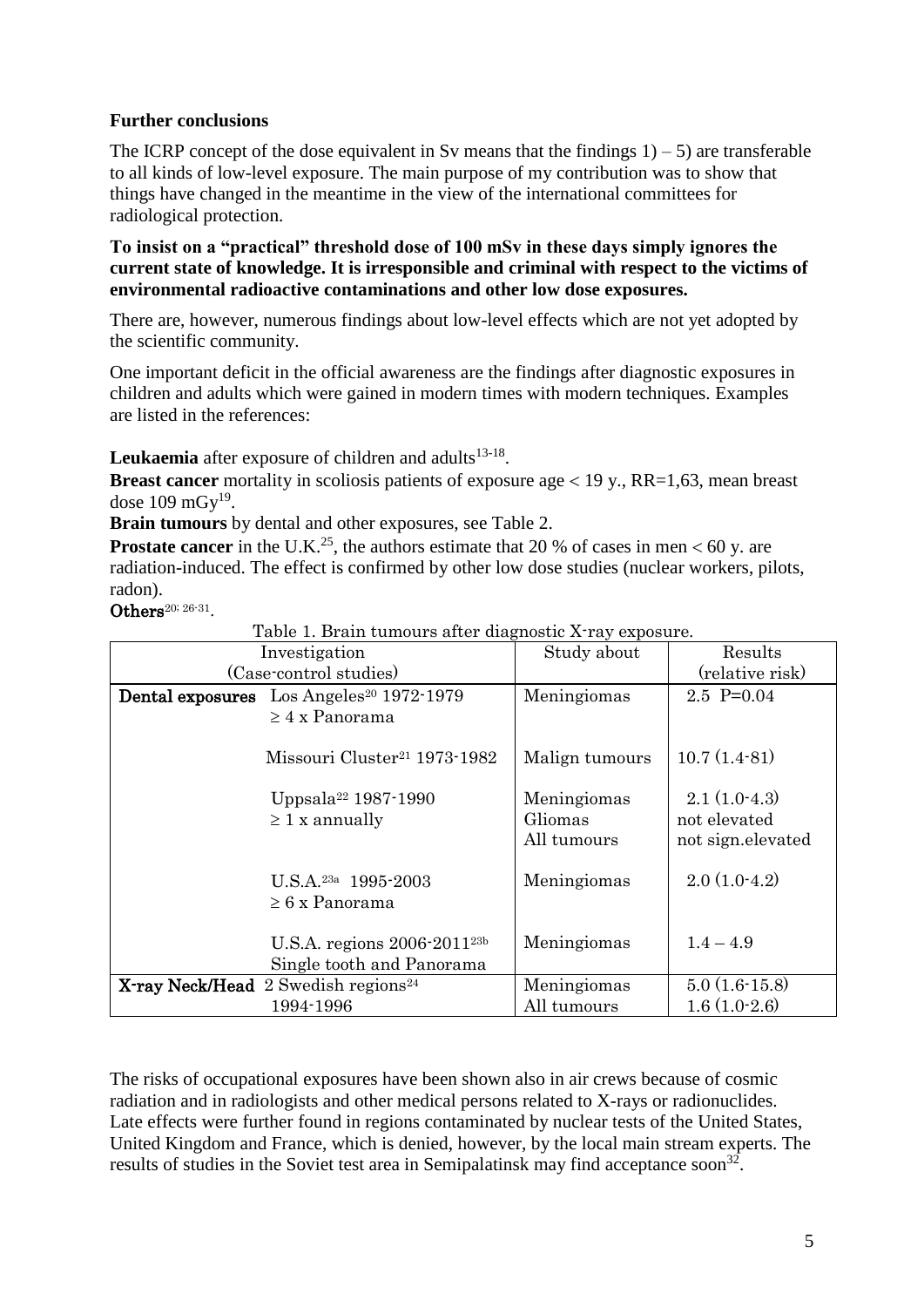It is a great scandal, that the health effects registered after the Chernobyl catastrophe are denied by ICRP and the other international committees, except of thyroid cancer in children and detriments in a small group of so-called liquidators, i.e. persons who were ordered for tasks at the destroyed reactor.

The UNSCEAR committee which derived the official dose estimates from Chernobyl uses a special method which was applied already in other unagreeable situations: they calculate theoretically with simplified assumptions a very tiny dose and draw then the conclusion that such a small exposure is not able to generate statistically observable effects, and that possible observations about health effects must have other causes than irradiation.

This procedure was already applied in the case of the nuclear accident of the U.S. plant Three Mile Island in 1979, and also for the British reprocessing plant of nuclear fuels Sellafield (leukaemia in children and young adults). And this is the method in Germany, too, evaluating the registered increase of childhood cancer in the vicinity of German nuclear power plants.

The underestimation of doses is proven by numerous investigations using "biological" dosimetry, which were done by studying certain chromosome anomalies in the blood of persons affected by Chernobyl fallout. The measured effects which are generated immediately with irradiation show that the exposures must have been much higher, indeed to some orders of magnitude<sup>33,34</sup>.

Sequels from low-level exposures are expected by the ICRP only for cancer and hereditary damages. For the third "classic" radiation effect – the teratogenic one, following exposure in utero - they have, indeed, claimed a threshold dose of 100 mSv in their publication 90 of 2003<sup>37</sup>. This is neither in concordance with early scientific findings, nor necessarily to derive from the Japanese survivor data, nor in any kind compatible with numerous observations after the Chernobyl event  $34-36, 38$ .

It must be noticed that other illnesses than cancers are also inducible by radiation. While the A-bomb survivors show low but significant excesses for non-neoplastic diseases of the circulatory, respiratory and disgestive systems<sup>3</sup>, such effects and neurological distortions are found also in the populations affected by Chernobyl fallout $34$ .

A very serious problem for the protection of future generations is further the ignorance about genetic effects by the ICRP. In their recommendations of 2007, they lowered the risk figure for hereditary diseases nearly beyond recognition<sup>39</sup>. They claim that there is no evidence for such effects and refer again to the Japanese A-bomb survivors. They ignore that it is not known up to now which spectrum of parameters has to be studied in order to detect the full impact of genetic deteriorations.

A well-known genetic effect is, however, cancer in the descendants of exposed parents. After the investigations of the British epidemiologist Martin Gardner who found a dependency between leukaemia in children and juveniles and the exposure of their fathers in the British reprocessing plant Sellafield<sup>40</sup>, this relation was confirmed in several other studies<sup>41</sup>. But these results were declared to be not plausible in view of the knowledge about the Japanese data.

Japanese researchers have reported that the results for descendants of A-bomb survivors must be questioned because these people feared discrimination of their children<sup>42</sup>. In order not to endanger their chance to get married they kept silence about their origin and health problems. Studies in children of parents which were exposed by Chernobyl radioactivity have shown that not only cancers are genetically induced in the next generation by low level exposure but also malformations, metabolic diseases, mental disorders, and Down's syndrome<sup>34</sup>.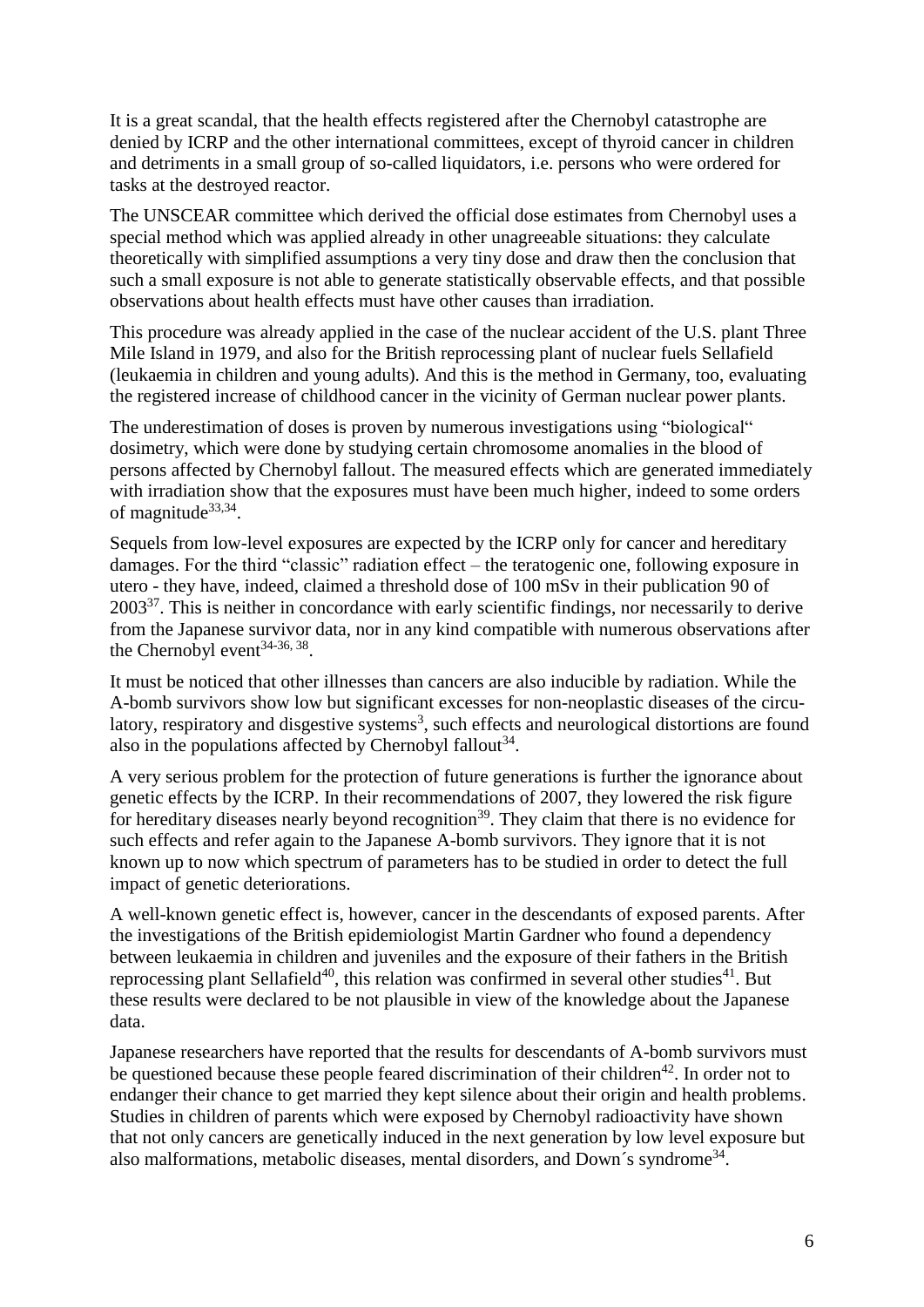References

<sup>1</sup>R. Doll and R. Wakeford, "Risk of childhood cancer from fetal irradiation", Brit. J. Radiol. 70, 130-139 (1997).

2R. Wakeford and M.P. Little, "Risk coefficients for childhood cancer after intrauterine irradiation: a review", Int. J. Radiat. Biol. 79, 293-309 (2003).

<sup>3</sup> K. Ozasa, Y. Shimizu, A. Suyama et al.,"Studies of the mortality of Atomic Bomb Survivors, Report 14, 1950-2003: an overview of cancer and non-cancer diseases", Radiat. Res. 177, 229-243 (2012).

<sup>4</sup>D.A.Pierce and D.L. Preston, "Radiation-related cancer riks at low doses among atomic bomb survivors", Radiat. Res. 154, 178-186 (2000).

5S. Darby, D. Hill, A. Auvinen et al., "Radon in homes and risk of lung cancer: collaborative analysis of individual data from 13 European case-control studies", BMJ 330, 223-229 (2005).

6D. Krewski, J.H. Lubin, J.M. Zielinski et al., "Residential radon and risk of lung cancer: a combined analysis of 7 North American case-control studies", Epidemiol. 16, 137-145 (2005).

<sup>7</sup>M.C. Turner, D. Krewski, Y. Chen et al., "Radon and lung cancer in the American Cancer Society cohort", Cancer Epidemiol. Biomarkers Prev. 20, 438-448 (2011).

<sup>8</sup>E. Cardis, and 52 authors, "The 15-Country Collaborative Study of Cancer Risk among Radiation Workers in the Nuclear Industry: estimates of radiation-related cancer risks", Radiat. Res. 167, 396-416 (2007).

9J.M. Zielinski, N. Shilnikova, D. Krewski, "Canadian National Dose Registry of Radiation Workers: overview of research from 1951 through 2007", Int. J. Occ. Med. Environ. Health 21, 269-275 (2008).

<sup>10</sup>C.R. Muirhead, J.A. O`Hagan, R.G.E. Haylock et al., "Mortality and cancer incidence following occupational radiation exposure: third analysis of the National Registry for Radiation Workers", Brit. J. Cancer 100, 206-212 (2009).

<sup>11</sup>E. Cardis, "Commentary: Low dose-rate exposures to ionizing radiation", Int. J. Epidemiol. 36, 1046-1047 (2007).

<sup>12</sup>I.Yu. Krestinina, F. Davis, E.V. Ostroumova et al., "Solid cancer incidence and low-dose-rate radiation exposures in the Techa River Cohort: 1956-2002", Int. J. Epidemiol. 36, 1038-1046 (2007).

<sup>13</sup>X.O. Shu, Y.T. Gao, L.A. Brinton et al., "A population-based case-control study of childhood leukemia in Shanghai", Cancer 62, 635-644 (1988).

<sup>14</sup>S. Preston-Martin, D.C. Thomas, M.C. Yu, B.E. Henderson, "Diagnostic radiography as a risk factor for chronic myeloid and monocytic leukaemia (CML)", Brit. J. Cancer 59, 639-644 (1989). <sup>15</sup>P.Kaatsch, U. Kaletsch, F. Krummenauer et al., "Case control study on childhood leukemia in Lower Saxony, Germany", Klin. Pädiatr. 208, 179-185 (1996).

<sup>16</sup>X.O. Shu, J.D. Potter, M.S. Linet et al., "Diagnostic x-rays and ultrasound exposure and risk of childhood acute lymphoblastic leukemia by immunophenotype", Cancer Epidemiol. Biomarkers Prev. 11, 177-185 (2002).

<sup>17</sup>C. Infante-Rivard, "Diagnostic x rays, DNA repair genes and childhood acute lymphoblastic leukemia", Health Phys. 85, 60-64 (2003).

18Bartley, K., Metayer, C., Selvin, S., Ducore, J., Buffler, P.: Diagnostic X-rays and risk of childhood leukaemia. Int. J. Epidemiol. 39 (2010) 1628-1637

<sup>19</sup>C.M. Ronckers, M.M. Doody, J.E. Lonstein et al., "Multiple diagnostic x-rays for spine deformities and risk of breast cancer", Cancer Epidemiol. Biomarkers Prev. 17, 605-613 (2008). <sup>20</sup>S. Preston-Martin and S.S. White, "Brain and salivary gland tumors related to prior dental radiography: implications for current practice", J. Am. Dental. Ass. 120, 151-158 (1990).

<sup>21</sup>J.S. Neuberger, R.C. Brownson, R.A. Morantz, T.D. Chin, "Association of brain cancer with dental x-rays and occupation in Missouri", Cancer Detect. Prev. 15, 31-34 (1991).

 $22Y.$  Rodvall, A. Ahlbom, G. Pershagen et al., "Dental radiography after age 25 years, amalgam fillings and tumours of the central nervous system", Oral Oncol. 34, 265-269 (1998).

23aW.T.Jr. Longstreth, L.E. Phillips, M. Drangsholt et al., "Dental X-rays and the risk of intracranial meningioma: a population-based case-control study". Cancer 100, 1026-1034 (2004). 23bE.B. Claus, L. Calvocoressi, M.L. Bondy et al.,"Dental x-rays and risk of meningioma. Cancer 2012; Epub ahead of print

<sup>24</sup>L. Hardell, K.H. Mild, A. Pahlson, A. Hallquist, "Ionizing radiation, cellular telephones and the risk for brain tumours", Eur. J. Cancer Prev. 10, 523-529 (2001).

<sup>25</sup>P. Myles, S. Evans, A. Lophatananon, "Diagnostic radiation procedures and risk of prostate cancer". Brit. J. Cancer 98, 1852-1856 (2008).